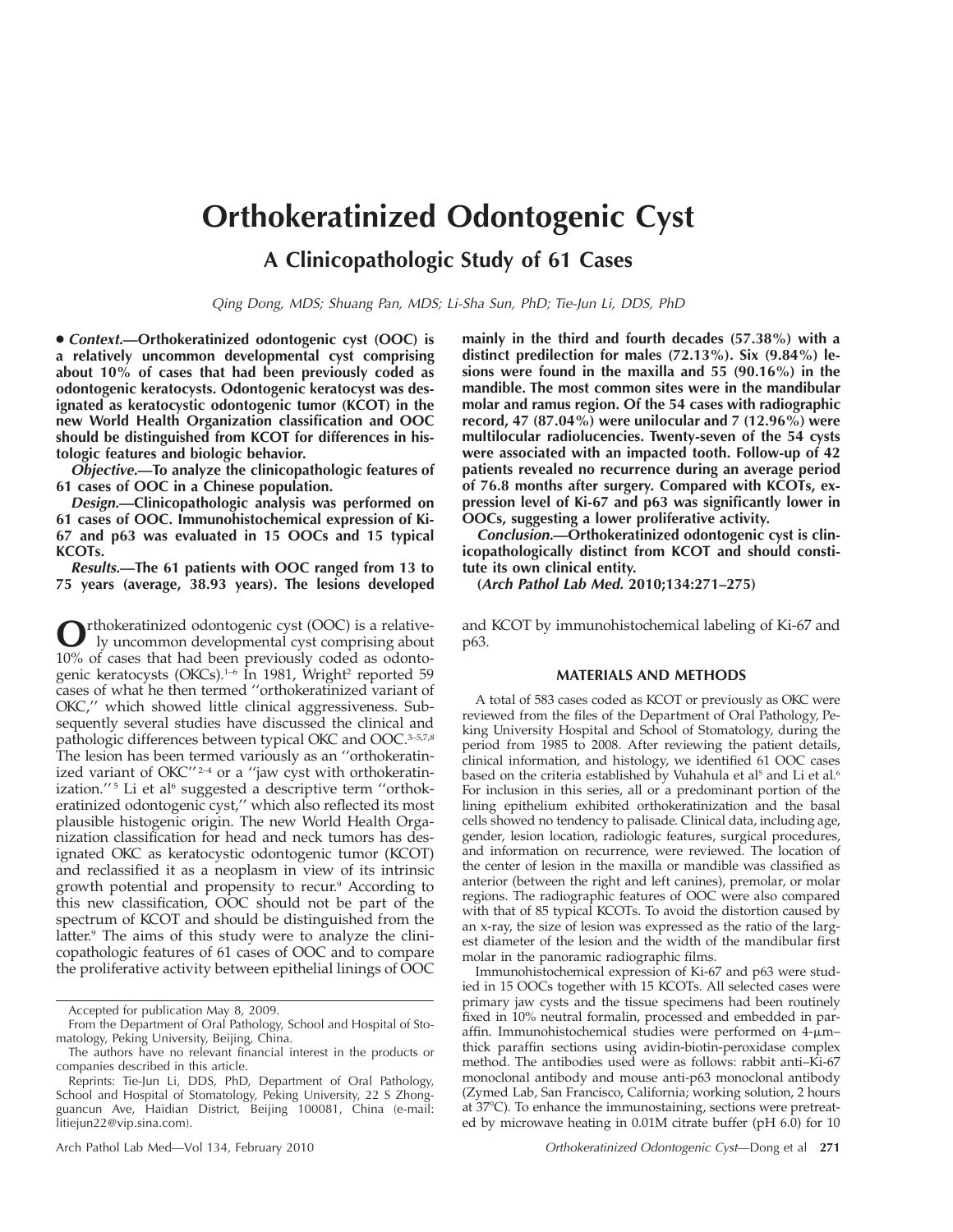

**Figure 1.** *Distribution of age and gender of the patients.*

minutes. Staining was revealed using 3,3-diaminobenzidine reagent (Dako, Carpinteria, California).

The percentage of Ki-67– and p63–positive cells within the lining epithelium was calculated using an image analysis–based computer system (Image-Pro Plus 6.0 analysis software [Media Cybernetics Inc, Bethesda, MD]). About 8 to 10 high-power fields  $(\times 400)$ , approximately more than 4500 cells) were observed in each case. All quantitative data were analyzed using SPSS 13.0 software (SPSS Inc, Chicago, Illinois). Levene test was used for equality of variances. Independent-sample *t* test and Satterthwaite approximate *t* test were used to determine significant differences between the OOC and KCOT groups.

### **RESULTS**

The 61 patients with OOC included 44 men and 17 women (ratio, 2.59:1). The age at diagnosis ranged from 13 to 75 years (average, 38.9 years), with a predilection for the third and the fourth decades (57.4%). Twenty-four of 44 male patients were diagnosed between the third and the fourth decades, whereas in female patients most (13 of 17) were between the fourth and the fifth decades. There was a second peak incidence in the sixth decade in male patients (Figure 1). The mandible was affected in 55 (90.2%) cases and the maxilla in 6 (9.8%) lesions. The most common sites were in the mandibular molar and ramus region (46 of 61; 75.4%) (Table 1). None of the maxillary lesions affected the sinus. Of the 54 OOC lesions with available radiograghs, 47 (87.0%) were unilocular radiolucencies. Multilocular lesions were found in 7 (13.0%) cases. Twenty-seven (50.0%) cysts were found to be associated with an impacted tooth. Reviewing the radiographic

|                            | Table 2. Summary of Follow-up Data |                              |            |  |  |  |  |  |
|----------------------------|------------------------------------|------------------------------|------------|--|--|--|--|--|
| <b>Follow-up Period</b>    | Cases,<br>No.                      | No Sign of<br><b>Disease</b> | Recurrence |  |  |  |  |  |
| $6 \text{ mo}-2 \text{ y}$ |                                    |                              |            |  |  |  |  |  |
| $>2-4$ y                   |                                    | 11                           |            |  |  |  |  |  |
| $>4-10$ y                  | 15                                 | 15                           |            |  |  |  |  |  |
| $>10$ y                    |                                    |                              |            |  |  |  |  |  |
| Lost to follow-up          | 19                                 | ΝA                           | NA         |  |  |  |  |  |

Abbreviation: NA, not applicable.

records of 85 typical KCOTs from our own file, 57 (67.1%) were found to be unilocular and 28 (32.9%) multilocular. Only 32 (37.7%) cases were associated with an impacted tooth. The cyst size of OOCs, as measured using radiographic film, ranged from 1.6 to 15.5 (mean, 4.8), which was slightly lower than that of KCOTs (mean, 5.1; *P* .556). Jaw swelling was the most common presenting symptom (46 cases; 75.4%). Thirteen (21.3%) patients also complained of pain and 2 (3.3%) patients also presented with infection. The duration of symptoms varied from 2 days to 20 years (mean, 16 months), with 29 (47.5%) patients having a duration of less than 3 months.

The OOC lining epithelium was mostly thin and uniform with an average thickness of 4 to 9 cells (Figure 2, a). The orthokeratinized surface layers were relatively thick, and onion-skin–like. There was a prominent granular layer beneath the keratinized layer. A hypocellular spinous cell layer was usually made up of polyhedral to flattened cells with eosinophilic cytoplasm. The basal layer cells exhibited low cuboidal or flat morphology with little tendency of nuclear hyperchromatin and palisading. The epithelial linings of OOCs and KCOTs showed variable reactivity to the 2 antibodies used. Ki-67–positive cells in the OOC lining epithelium were mainly detected in the basal cell layer (Figure 2, c). In KCOT, the distribution of Ki-67–positive cells was mostly confined to the suprabasal layers (Figure 2, d). p63 was expressed in the basal and part of the suprabasal layers of OOC linings (Figure 2, e), whereas its expression in KCOT epithelium was seen in all cell layers except for the surface parakeratinized layer (Figure 2, f). By quantification, the percentages of Ki-67– and p63–positive cells determined by an image analyzer were significantly higher in KCOTs than in OOCs (*P* .001) (Figure 3).

Enucleation, with or without curettage, was performed in 52 cases. Two cases required a combination of marsupialization followed by enucleation. The other 7 cases were treated with peripheral ostectomy due to the radiologically multilocular features and relative larger size. Related follow-up data were available on 42 patients with respect

| Anatomic Location of Orthokeratinized Odontogenic Cysts (OOCs) and Comparison With Keratocystic<br>Odontogenic Tumors (KCOTs) Reported Previously by Our Group<br>Table 1. |               |                   |                   |                    |                           |                    |                    |                         |                               |                               |  |  |
|----------------------------------------------------------------------------------------------------------------------------------------------------------------------------|---------------|-------------------|-------------------|--------------------|---------------------------|--------------------|--------------------|-------------------------|-------------------------------|-------------------------------|--|--|
|                                                                                                                                                                            |               | Maxilla $(\% )$   |                   |                    | Mandible $(\% )$          |                    |                    |                         | Maxilla-                      |                               |  |  |
| Lesion                                                                                                                                                                     | Cases,<br>No. | Anterior          | Premolar          | Molar              | Total                     | Anterior           | Premolar           | <b>Molar and Ramus</b>  | <b>Total</b>                  | <b>Mandible</b><br>Ratio      |  |  |
| OOC<br><b>KCOT</b> <sup>a</sup>                                                                                                                                            | -61<br>461    | 3(4.9)<br>34(7.4) | 2(3.3)<br>23(5.0) | 1(1.6)<br>60(13.0) | $6(9.8)^{b}$<br>117(25.4) | 2(3.3)<br>38 (8.2) | 7(11.5)<br>30(6.5) | 46 (75.4)<br>276 (59.9) | 55 $(90.2)^{b}$<br>344 (74.6) | 1:9.17 <sup>b</sup><br>1:2.94 |  |  |

<sup>a</sup> Data previously reported by our group.<sup>11</sup>

<sup>b</sup> The difference is significant  $(P < 0.01)$  by binomial test.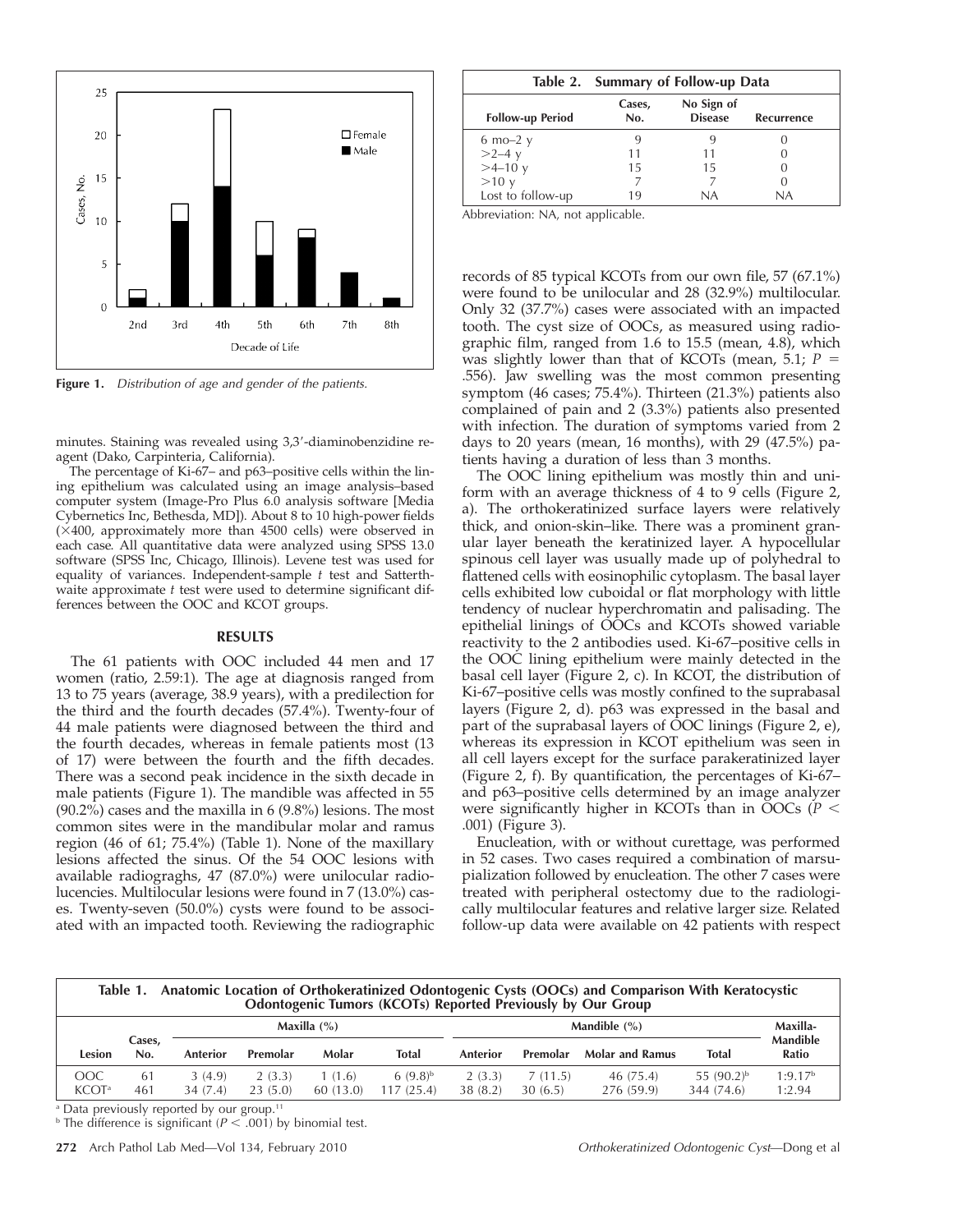

**Figure 2.** *a, The epithelial lining of orthokeratinized odontogenic cyst shows onion-skin–like surface orthokeratinization, prominent granular cell layer, and flattened basal cells. b, The keratocystic odontogenic tumor lining shows typical features of surface corrugations and a polarized layer of basal cells (hematoxylin-eosin, original magnifications 400 [a and b]). c and d, Immunoreactivity for Ki-67 in orthokeratinized odontogenic cyst and keratocystic odontogenic tumor (original magnifications 400 [c and d]). e and f, Immunoreactivity for p63 in orthokeratinized odontogenic cyst and keratocystic odontogenic tumor (original magnifications 400 [e and f]).*

to recurrence (Table 2), and the remaining 19 patients were lost to follow-up. The follow-up period ranged from 6 to 282 months with an average of 76.8 months. None of the patients showed any sign of recurrence.

## **COMMENT**

In the present study, we presented the largest series of OOC cases, which appeared to represent 10.5% of cases

Arch Pathol Lab Med—Vol 134, February 2010 *Orthokeratinized Odontogenic Cyst*—Dong et al **273**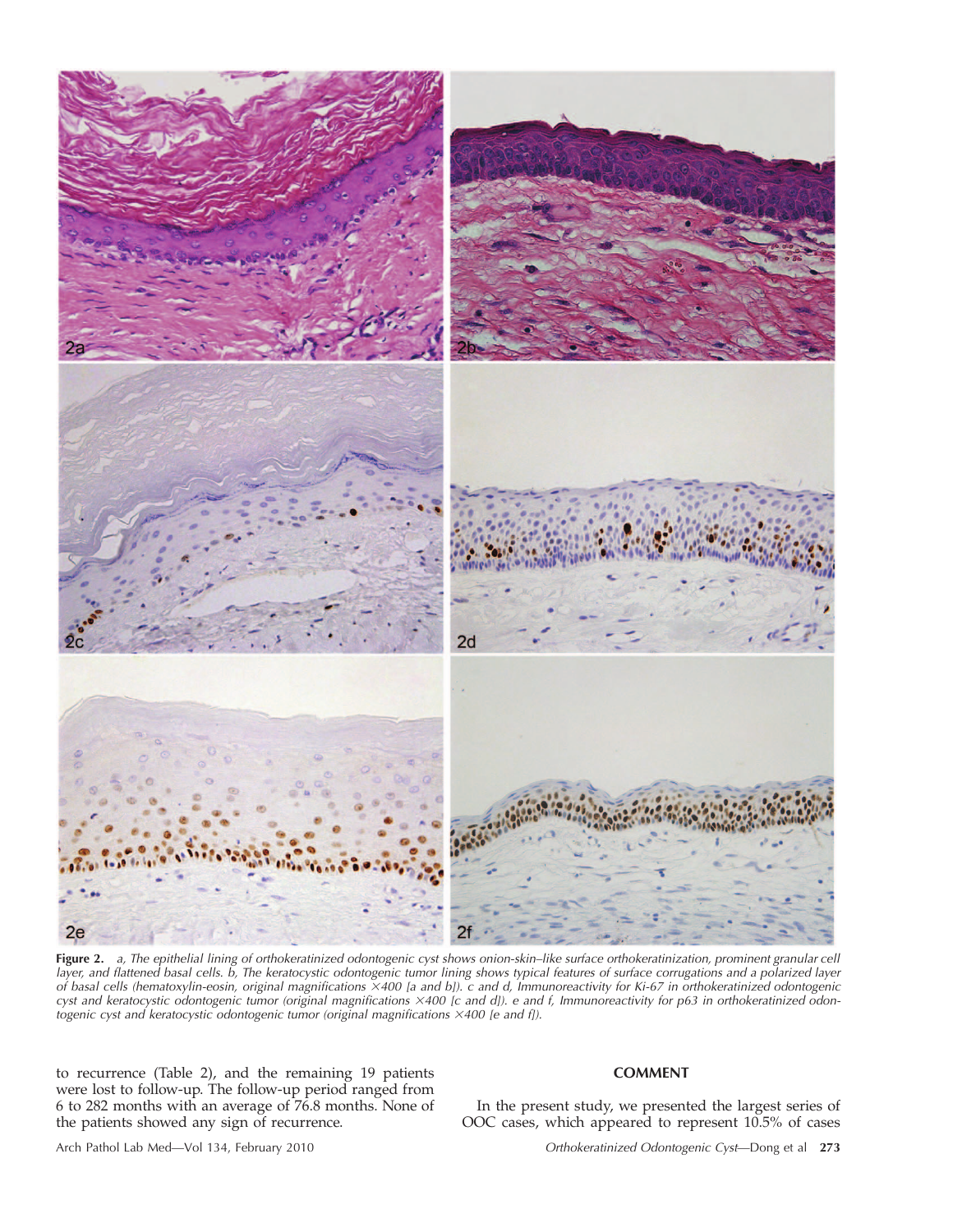

**Figure 3.** *Distribution of the percentage of positive cells for the Ki-67 and p63 antibodies. \*\** P *.001. Abbreviations: KCOT, keratocystic odontogenic tumor; OOC, orthokeratinized odontogenic cyst.*

previously coded as OKC or KCOT from our files. The reported incidence of OOC varies in different series, ranging from 5.2% to 16.8% among cases that had been previously coded as KCOT.1–6,10 The average age at diagnosis of patients with OOCs was 38.9 years. Orthokeratinized odontogenic cyst had a male predominance with a male to female ratio of 2.59:1, which was consistent with the pooled data of all OOC cases reported in English literature  $(2.26:1)^{2-6,11}$  but higher than that reported for KCOT (ranging from 1.42:1 to 1.76:1).12–15 Namely, OOCs occurred more frequently in male patients compared with typical KCOTs. The mandible was far more commonly involved than the maxilla (90.6% versus 9.4%) and the most common location was in the mandibular molar and ramus region. The mandible-maxilla ratio of the present series was 9.17:1, higher than that reported for KCOTs (ranging from 2.08:1 to 4.4:1).13,15–17 Radiographically, OOCs more frequently presented as unilocular radiolucencies (87.0%) in comparison with KCOTs (67.1% from our own file and ranging from  $69.4\%$  to 73.3% by other reports<sup>18-20</sup>).

It is interesting to note that half of our cases were found to be associated with an impacted tooth. This had been reported with various frequency by several authors, averaging about  $60.8\%$  in the literature.<sup>2-6,21</sup> It has been reported that about 7% to 47.8% of typical KCOTs are associated with an impacted tooth.<sup>4,16,18-20,22-24</sup> This finding aroused the interest of several authors. Vuhahula and colleagues<sup>5</sup> found that reduced enamel epithelium that had completed its tooth-forming function had the capability to keratinize under appropriate stimuli, thus forming a true dentigerous cyst with keratinization. As to KCOTs, most authors believed that they originated from dental lamina25–27 or surface epithelium or hamartomatous proliferation of odontogenic epithelium.28 The histogenesis of KCOTs and OOCs may vary and needs further investigation. The possibility should be considered that a cyst in a pseudodentigerous relation, in which the crown of an unerupted tooth was not inside the cyst, might be clinically and radiologically misinterpreted as a dentigerous cyst. Thus, radiographic diagnostic imaging in 3 dimensions<sup>29</sup> was advocated to visualize the lesions and assist in diagnosis and analysis of the possible histogenesis of OOCs.

Histologic examination demonstrated several striking differences between the epithelial lining of orthokeratinized and parakeratinized cysts. Although the typical KCOT exhibits a highly cellular parakeratinized epithelial lining with surface corrugations and a palisaded layer of basal cells (Figure 2, b), the OOC lacks these features. Instead, the thin, uniform, orthokeratinized lining epithelium was characterized by onion-skin–like luminal surface keratinization, prominent stratum granulosum, and low cuboidal or flattened basal cell layer with little tendency of nuclear palisading. Our immunocytochemical results demonstrated that the epithelial linings of OOC differed from KCOT by containing significantly fewer Ki-67–positive proliferating cells, which were mostly confined to the basal cell layer. The high, predominantly suprabasal proliferative activity of the KCOT lining, as demonstrated here and previously,30,31 was not shared by OOC. *p63*, a member of the *p53* tumor suppressor gene family, plays a major role in the maintenance of epithelial stem cells, as well as in their terminal differentiation.32 In the absence of p63, stem cells and their progenies die by apoptosis, and the crippled stem cells are unable to bolster cell proliferation and selfrenewal.33 The present study demonstrated that p63 expression in OOCs was significantly less intensive in comparison with KCOTs, indicating epithelial cells in OOCs may possess a lower proliferative and self-renewal potential. Interestingly, p63 expression has been reported to be more intensive and diffuse in malignant odontogenic tumors and benign odontogenic tumors exhibiting local aggressiveness compared with other odontogenic tumors.34 These findings thus appear to reflect the variations in epithelial cell maturation and proliferation between the 2 types of lining epithelia; namely, those of OOC seem to assume a different cell differentiation and exhibit a lower cellular activity than those of KCOT.

The KCOT is of particular interest because it is clinically more aggressive than other forms of odontogenic cyst and tends to recur after surgery. Figures for the incidence of recurrence in reported series have varied from 12% to 60%.13,19,22,35 The notion for separation of OOCs from KCOTs was mainly supported by a number of studies that indicated a significantly lower recurrence rate of OOCs following surgery.2–6 The present study confirmed that OOC had little tendency to recur. None of the 42 patients who had been followed for 6 to 282 months after surgery showed any sign of recurrence. Furthermore, such features as multiplicity and association with nevoid basal cell carcinoma syndrome, which commonly occur in KCOTs, were not observed in the present series or in other reports.1–6 Therefore, OOC exhibits a number of distinctive clinical, pathologic, and behavioral features that varied substantially from KCOTs. It appears to represent an uncommon but consistent group of odontogenic developmental cysts that cannot be classified as other established types and should therefore constitute its own clinical entity.

We gratefully acknowledge the patients for their cooperation. This work was supported by grants 30625044, 30572048, and 30872900 from the National Nature Science Foundation of China and grant 20050001110 from the Specialized Research Fund for the Doctoral Program of Higher Education in China.

#### **References**

<sup>1.</sup> Cohen MA, Shear M. Histological comparison of parakeratinised and orthokeratinised primordial cysts (keratocysts). *J Dent Assoc S Afr.* 1980;35(3):161– 165.